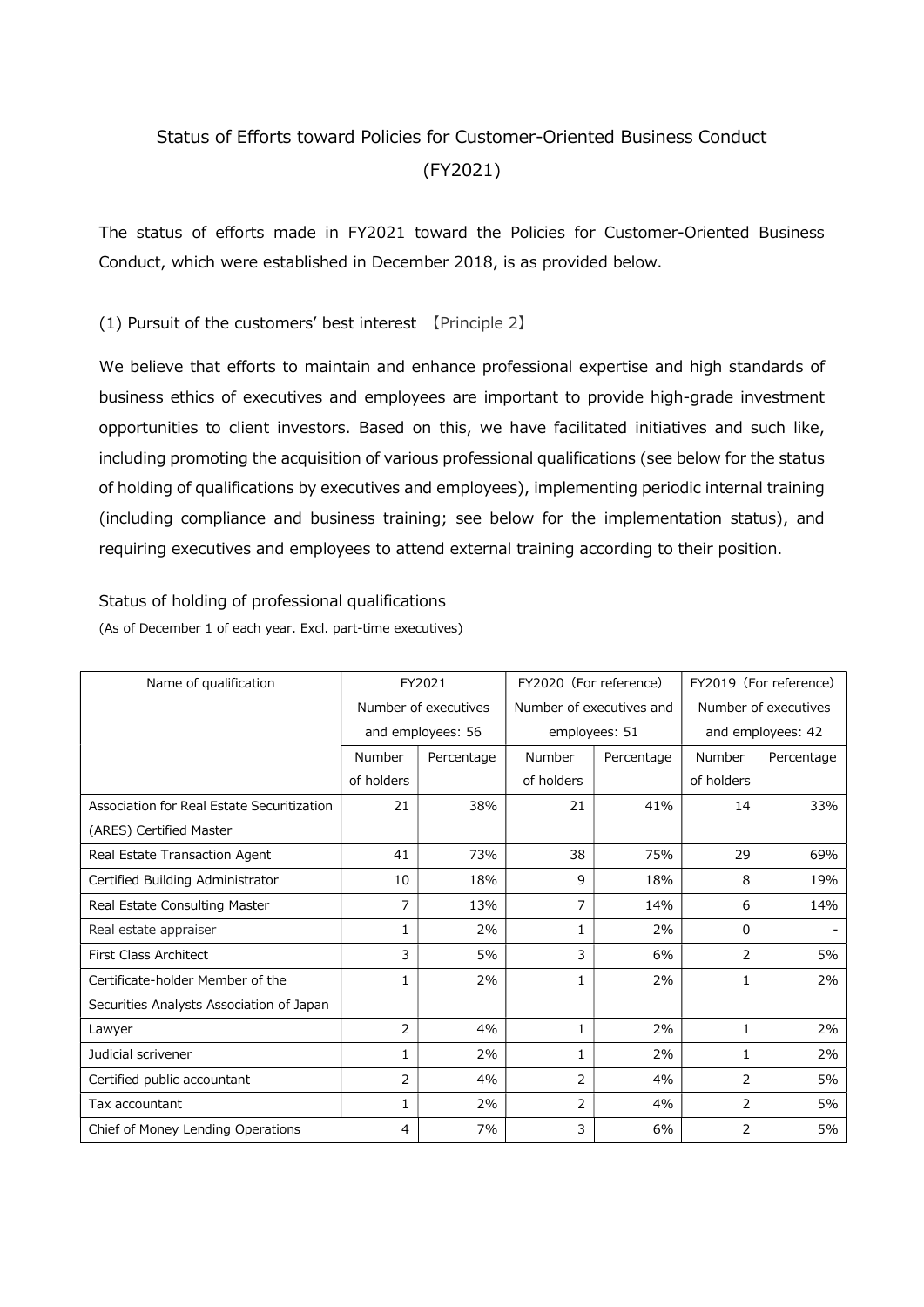Implementation status of internal training

FY2021 : 5 times FY2020(For reference) : 6 times FY2019 (For reference) : 5 times

#### (2) Appropriate management of conflicts of interest 【Principle 3】

We strive to appropriately identify transactions between client investors and our related parties. And when transactions are conducted with our related parties, we take action in accordance with our Related-party Transaction Rules, including deliberations at the Compliance Committee, which consists of external experts, and disclosure to client investors.

< Specific explanation > - For customers of private funds -

When a customer intends to conduct a related-party transaction, such as the acquisition or sale of assets under management, with our related parties, etc. based on our investment decision or investment advice, each Fund Management Department examines the content of the transaction and the Compliance Officer further reviews it. The Compliance Officer examines the applicability of the related-party transaction and the appropriateness of the actions, etc. taken by each Fund Management Department, and if the Compliance Officer determines that such actions are insufficient, the Compliance Officer requests each Fund Management Department to take necessary actions. The Compliance Committee deliberates on the related-party transactions. 【Principle 3 (Note)】

## (3) Provision of important information, including fees and other expenses, in an easy-to-understand manner【Principle 4, Principle 5】

Based on a dedication to providing information with a high degree of transparency, we strive to provide important information on investment products and services in an easy-to-understand manner, and to appropriately state fees and other expenses that are agreed upon through dialogue with client investors in agreements. In addition, we report the investment status of funds at a frequency and with a content in accordance with agreements and strive to accurately grasp the impact of natural disasters, social issues, and other events on investment properties and are striving to make timely reports on the status of actions being taken and other information.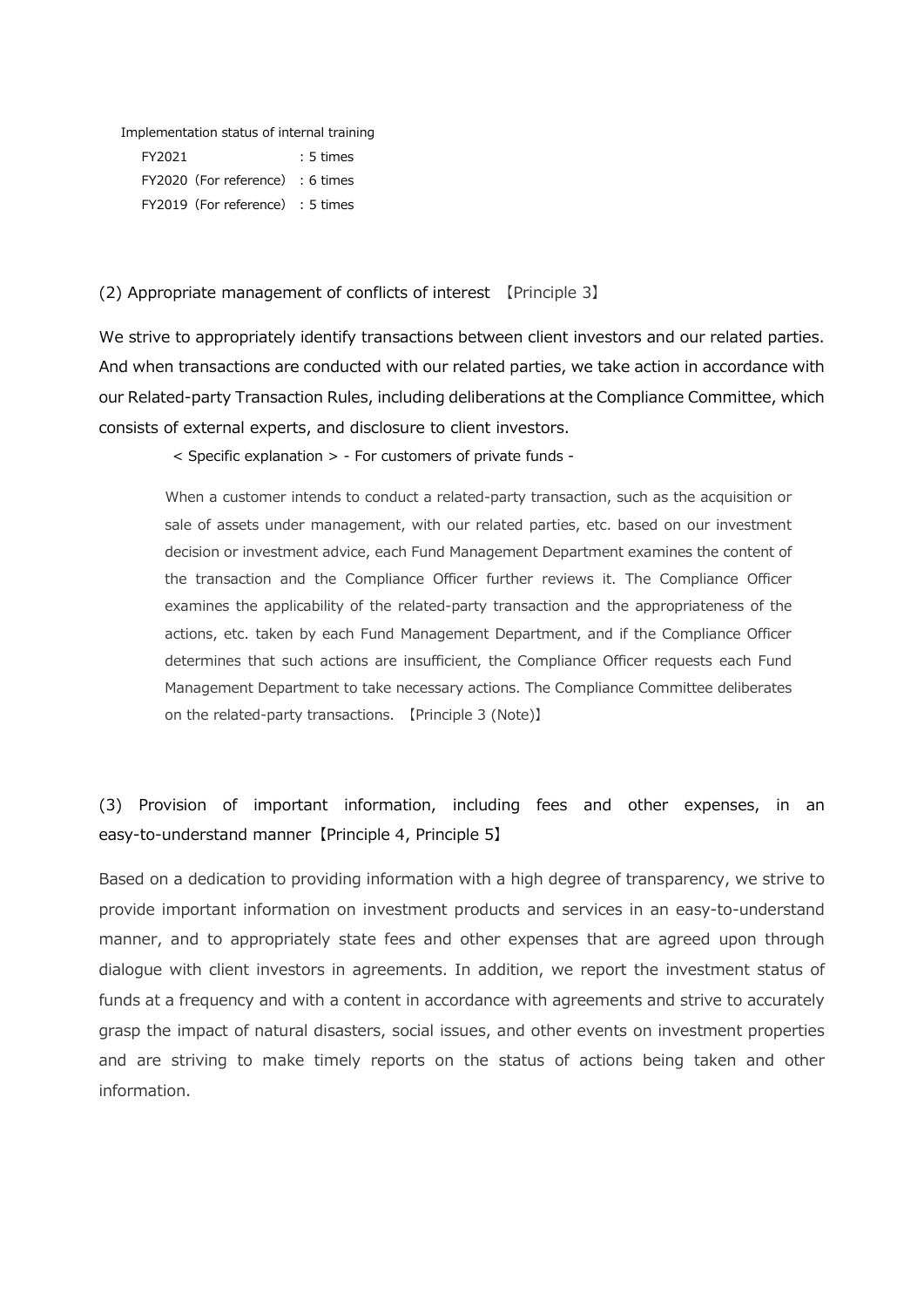- $\leq$  Specific explanation  $>$  For customers of private funds -
	- ① The private funds that we are involved in establishing basically target client investors who fall under the category of Professional Investors (including customers who are to be treated as Professional Investors in accordance with Article 34-3, Paragraph 4 of the Financial Instruments and Exchange Act), and we explain to that effect in advance and provide information to sales companies to that effect. When a customer who does not fall under the category of Professional Investors wishes to invest, we are dedicated to providing investment products and services after thoroughly consulting with the sales company and providing sufficient information to the customer. 【Principle 5 (Note 1)】
	- ② We strive to prepare and provide materials that are easy to understand with respect to important information concerning investment products and services (i.e., assumed returns, risk of loss, etc., reason for selection, transaction terms, commission, outlines of related-party transactions, etc.) according to the experience, financial knowledge of each client investor and the importance of information, and to prepare and provide materials that meet client investors' requests. 【Principle 5 (Note 1) (Note 3) (Note 5)】
	- ③ We basically do not expect to sell multiple investment products (or services) as a package to client investors, except in cases where the seller requests the bulk purchase of multiple properties (including trust beneficiary rights) (however, we provide a series of asset management operations to the extent necessary for the establishment of private real estate funds and real estate management.), and when packaging is required, we strive to explain the reason and content to client investors in an easy-to-understand manner. 【Principle 5 (Note 2)】
	- ④ The assets that we handle are mainly real estate or assets backed by real estate, and we basically do not expect to offer investment products using complex structures. However, since real estate is highly individualized and not necessarily easily comparable to other real estate investment projects, and risks and returns are not the same, we are dedicated to providing easy-to-understand information according to the degree of complexity of each investment project. 【Principle 5 (Note 4)】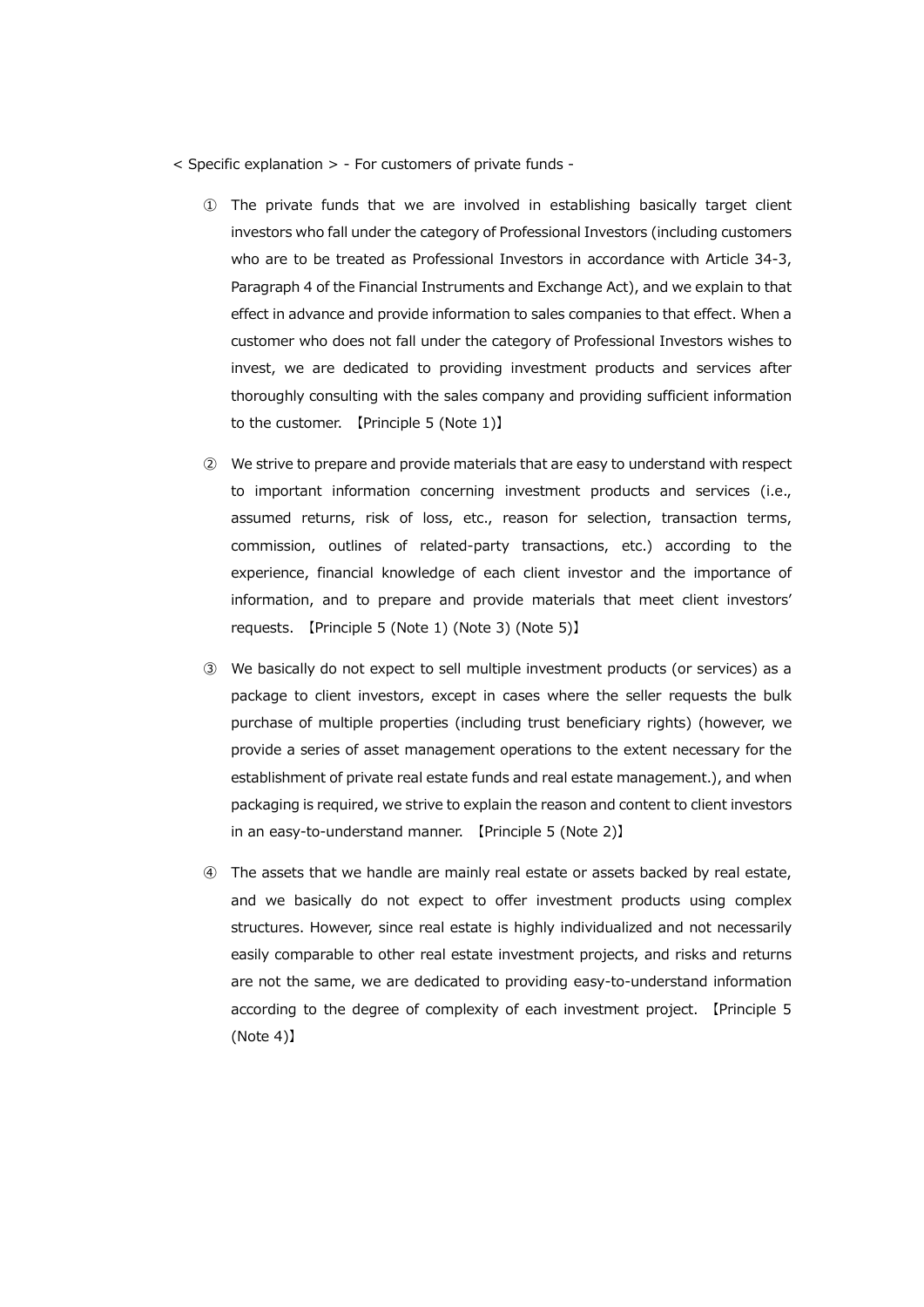(4) Provision of services that match customers' needs【Principle 6】

We are dedicated to providing investment products and services that match each client investor. We do this by appropriately understanding their goals, requirements, financial position, experience, knowledge, and other characteristics through our activities or via securities firms and other companies that engage in sales, and by holding dialogue.

< Specific explanation > - For customers of private funds -

- ① With respect to private funds that we are involved in establishing, we strive to understand the client investors' needs such as investment goals, periods, and target returns, through dialogue with them, etc., and to propose investment products or services that match such needs. In addition, not only at the time of sales of investment products and services, but also during the subsequent investment period, we strive to communicate with client investors in a timely manner and reflect any changes in their needs in fund management to the greatest extent possible. 【Principle 6 (Note 1)】
- ② We strive to propose better investment products or services, sufficiently considering the results of investment products or services provided in the past. 【Principle 6 (Note 1)】
- ③ We basically do not expect to sell multiple investment products (or services) as a package, except in cases where the seller requests the bulk purchase of multiple properties (including trust beneficiary rights) (however, we provide a series of asset management operations to the extent necessary for the establishment of private real estate funds and real estate management.), and when packaging is required, we strive to give consideration to whether the entire package is appropriate for the client. 【Principle 6 (Note 2)】
- ④ The private funds that we are involved in establishing basically target client investors who fall under the category of Professional Investors (including customers who are to be treated as Professional Investors in accordance with Article 34-3, Paragraph 4 of the Financial Instruments and Exchange Act), and we explain to sales companies to that effect in advance. Due to the nature of private funds that are not expected to be sold to an unspecified number of customers, we do not disclose the above customer attributes. 【Principle 6 (Note 3)】
- ⑤ The assets that we handle are mainly real estate or assets backed by real estate, and we do not offer investment products using complex structures. However, we are dedicated to providing easy-to-understand information according to the